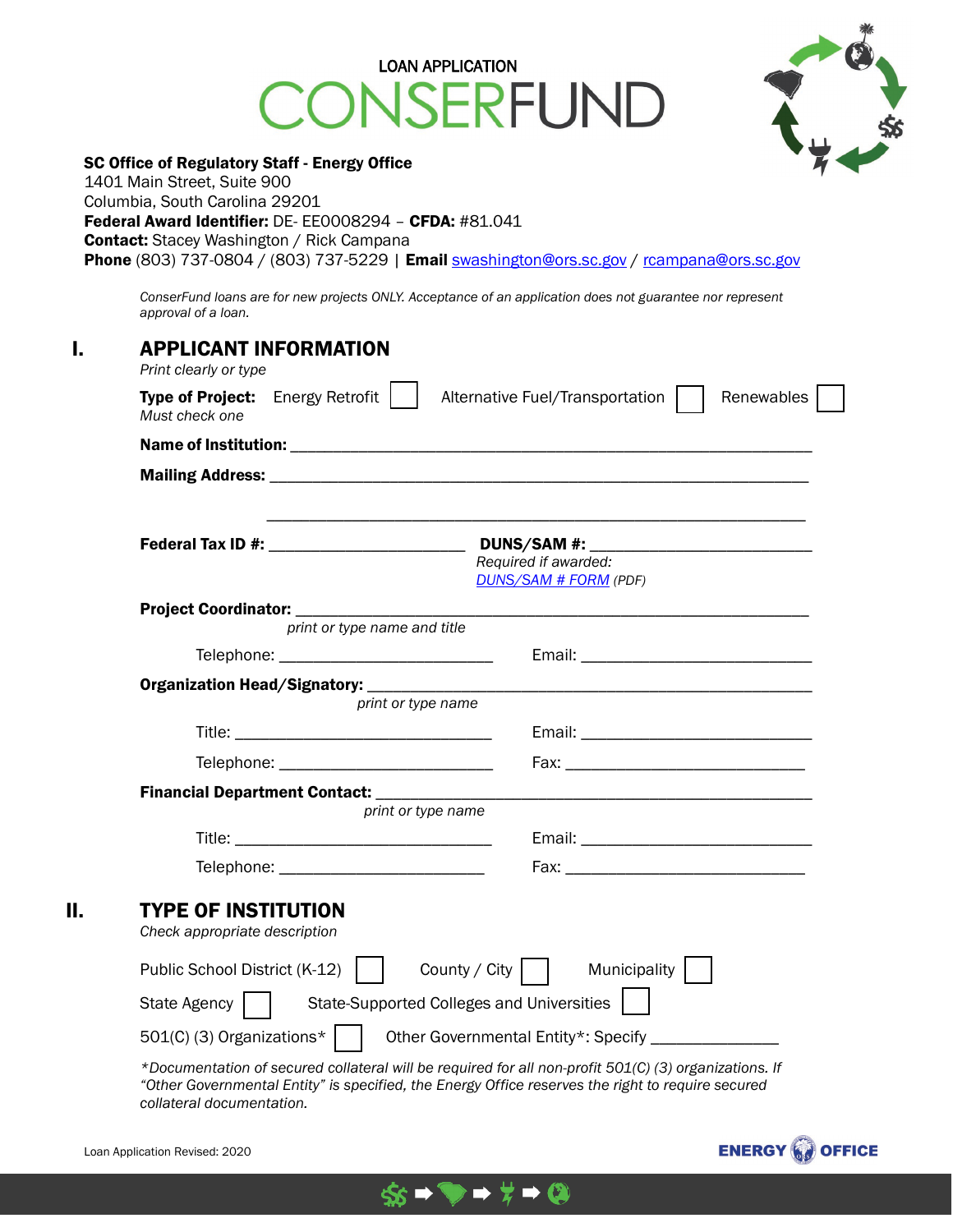## III. PROJECT SITE DESCRIPTION

*Provide information about the location of the project: (attach additional sheets as necessary)*

### A.

| <b>Energy Retrofit Project(s) Information</b> |  |  |
|-----------------------------------------------|--|--|
| <b>Building Name</b>                          |  |  |
| <b>Building Type/Use</b>                      |  |  |
| Building Address/<br>Location & County        |  |  |
| Proposed Energy<br><b>Retrofits</b>           |  |  |

B.

| <b>Alternative Fuel/Transportation or Renewables Project(s)</b><br>Provide complete detailed description of project |
|---------------------------------------------------------------------------------------------------------------------|
|                                                                                                                     |
|                                                                                                                     |
|                                                                                                                     |

#### C. Estimated Project Start Date:

- 1. Project implementation must begin within six (6) months of the executed loan agreement *(allow approximately 60 days for application/agreement processing)*.
- D. Estimated Project Completion Date *(within 12 months of start date)*: \_\_\_\_\_\_\_\_\_\_\_\_\_\_\_



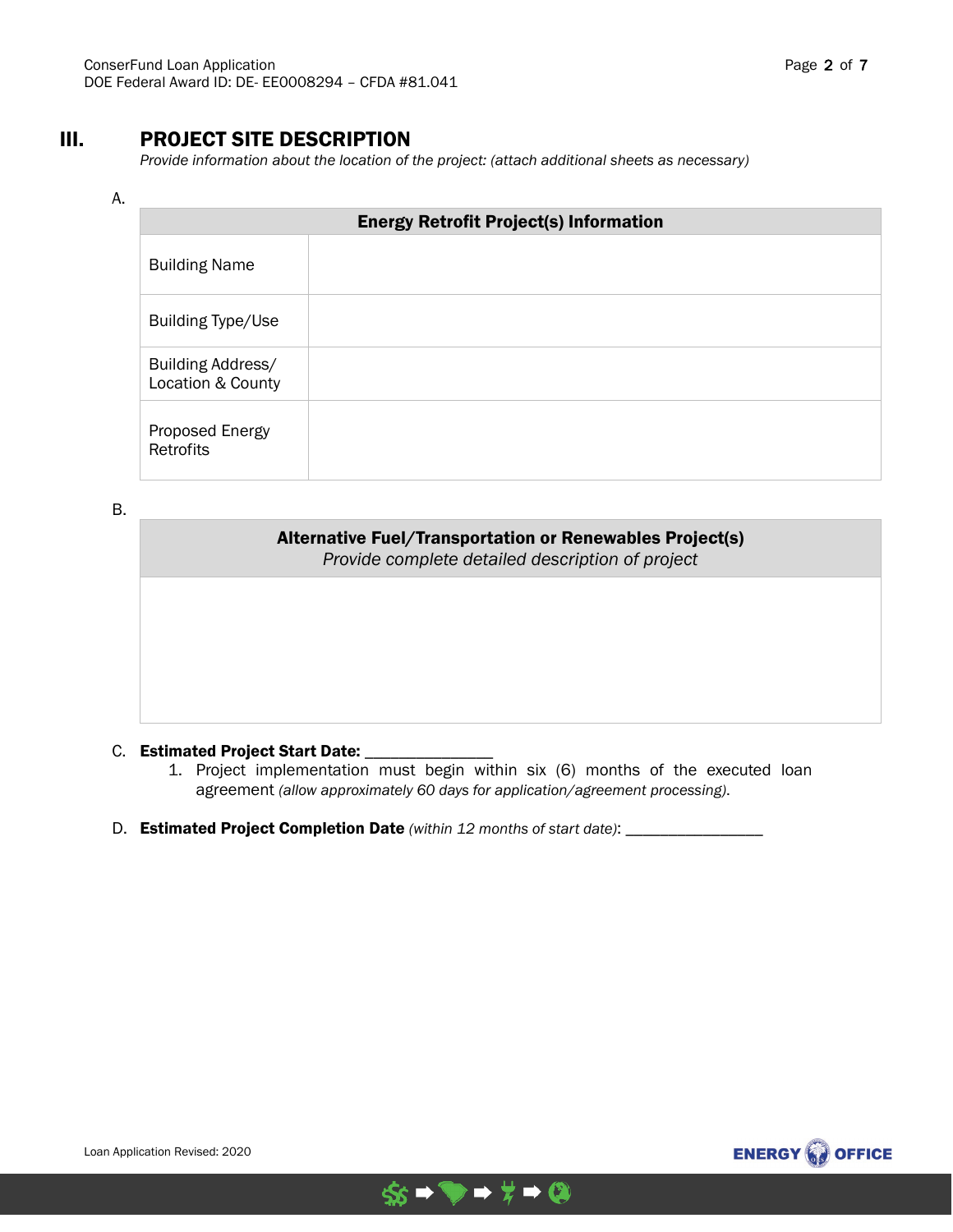## IV. TECHNICAL ANALYSIS

*A technical analysis is required for each site location.* 

- A. Submit technical analysis in accordance with guidelines: [Technical Analysis Guidelines for Building Retrofits](http://www.energy.sc.gov/files/CF%20TECHNICAL%20ANALYSIS%20GUIDELINES%20FOR%20BUILDING%20RETROFITS_LM_07.12.2018.pdf) *(PDF)* [Technical Analysis Guidelines for Fleet Conversions](http://www.energy.sc.gov/files/CF%20TECHNICAL%20ANALYSIS%20GUIDELINES%20FOR%20FLEET%20CONVERSIONS_LM_07.12.2018.pdf) *(PDF)* Contact the Energy Office for technical analysis guidance regarding installation of renewables.
- B. Applications must include a technical analysis summary: [Technical Analysis Summary Template](http://www.energy.sc.gov/files/view/ConserFundPlusTechAnalSummaryTemplate.xls) *(XLS)*
- C.

| <b>Technical Analysis Contact</b>                                       |  |  |
|-------------------------------------------------------------------------|--|--|
| Name/Title of Individual<br>Whom Completed<br><b>Technical Analysis</b> |  |  |
| <b>Telephone Number</b>                                                 |  |  |
| <b>Email Address</b>                                                    |  |  |
| Energy Audit Firm or<br>Architect/Engineering Firm                      |  |  |
| Firm's Address                                                          |  |  |

D.

| <b>Project Site Information</b> |  |  |
|---------------------------------|--|--|
| Annual Hours of Operation       |  |  |
| Square Footage                  |  |  |
| Age of Building (years)         |  |  |



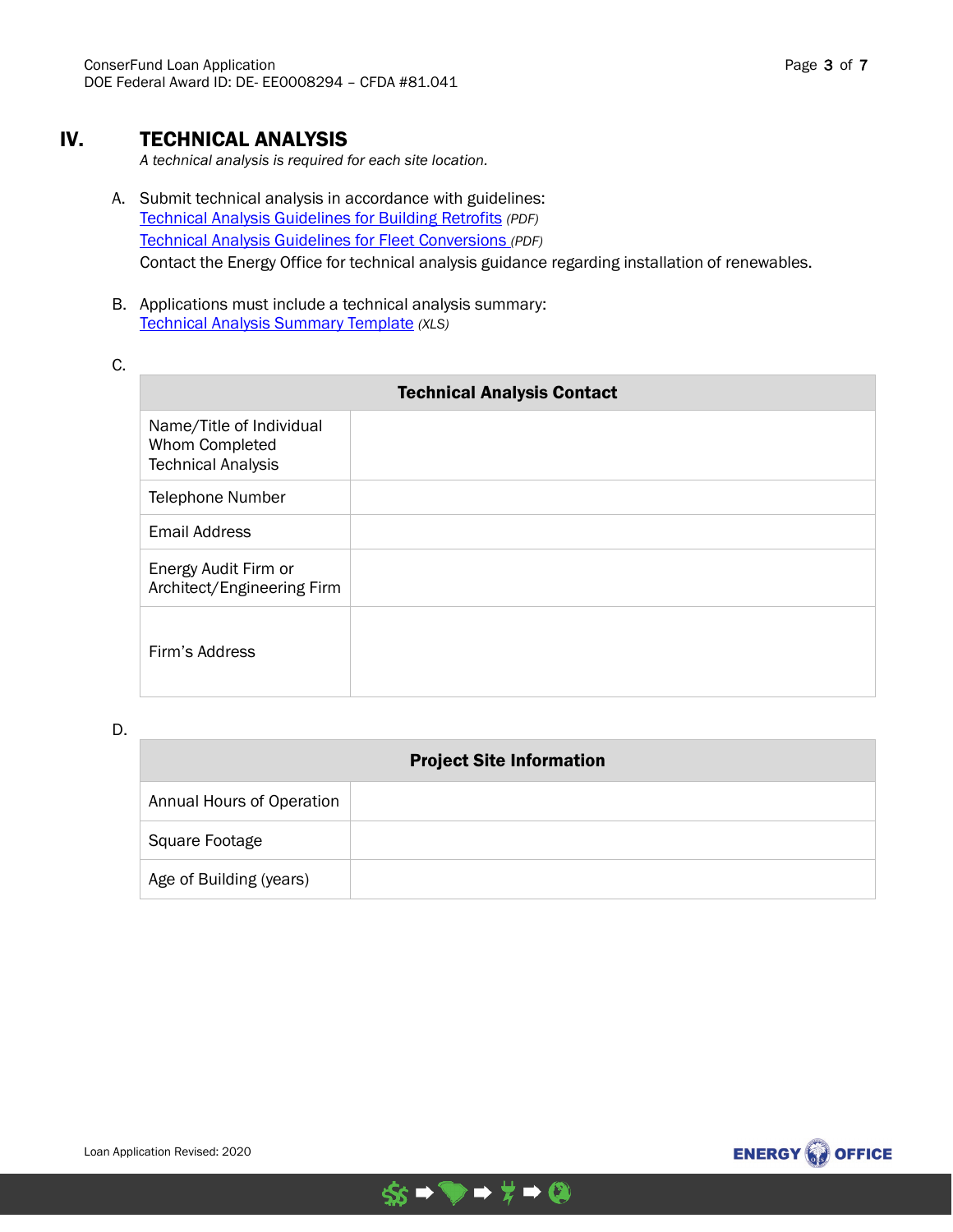# V. PROJECT COST SUMMARY

A.

| <b>Type of Improvement(s)</b>                                                                   | <b>Estimated Cost</b> | <b>Projected Annual</b><br><b>Savings</b> |
|-------------------------------------------------------------------------------------------------|-----------------------|-------------------------------------------|
|                                                                                                 | \$                    | \$                                        |
|                                                                                                 | \$                    | \$                                        |
|                                                                                                 | \$                    | \$                                        |
|                                                                                                 | \$                    | \$                                        |
|                                                                                                 | \$                    | \$                                        |
|                                                                                                 | \$                    | \$                                        |
|                                                                                                 | \$                    | \$                                        |
|                                                                                                 | \$                    | \$                                        |
|                                                                                                 | \$                    | \$                                        |
| <b>Totals</b>                                                                                   | \$                    | \$                                        |
| Simple Payback*<br>(Calculate Simple Payback by dividing total<br>cost by total annual savings) |                       |                                           |

*\*Simple Paybacks that exceed eight (8) years will generally require approval from the Energy Advisory Council.*

B. If awarded an agreement based on this application, the Energy Office's review does not guarantee any minimum or maximum energy savings due to variables that may affect actual savings.

# VI. FINANCIAL INFORMATION

## A. Requested Loan Amount: \$

- 1. "Requested Amounts" are generally between \$25,000 and \$500,000. Application requests exceeding \$500,000 must include a justification.
- B. Requested Financing Term: \_\_\_\_\_\_\_\_\_\_\_\_\_\_\_\_ year(s)
	- 1. Actual term will be determined by the Energy Office, based on estimated savings. In general, terms will not exceed 10 years or 1.5 times the expected payback period, whichever is lower.
- C. Current Interest Rate: 1.5 % *(fixed-rate for the life of the loan)*
- D. Loan Security: Non-profit 501(c) (3) organizations will be required to provide secured collateral documentation. Confirmation of the loan security, at least equal to the principal and interest loan balance, must be submitted with each loan payment. Please contact the Energy Office to discuss options regarding this requirement.
	- 1. Non-profit applicants must identify the source of secured collateral when submitting an application.
	- 2. ConserFund loans to public entities will be secured through the SC State Treasurer's intercept process, *SC Code Section 11-9-75*.



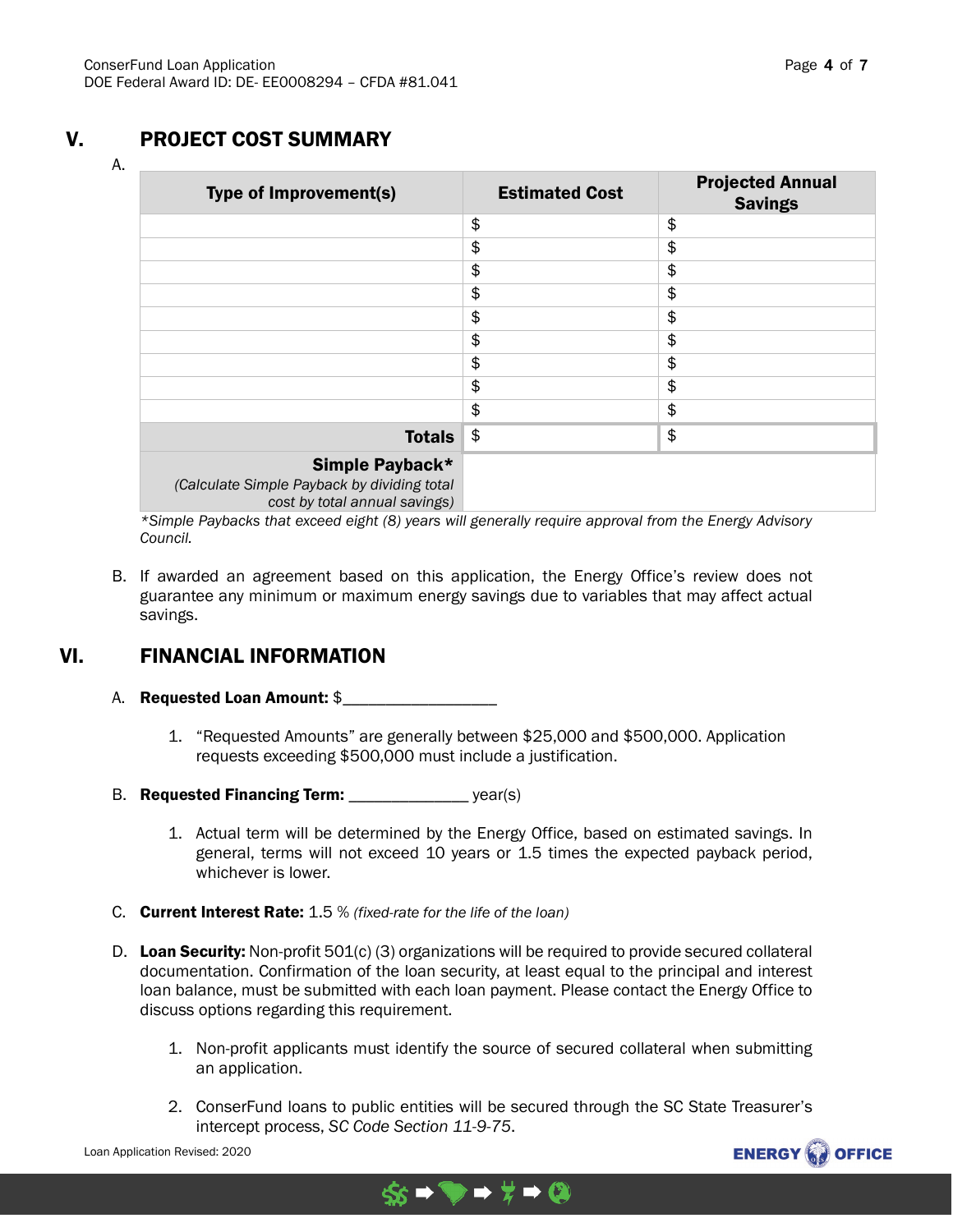## VII. FUNDING SOURCE INFORMATION AND OBLIGATIONS

*By submitting a ConserFund loan application, the applicant agrees to all applicable funding obligations: US DOE Special [Terms & Conditions](http://www.energy.sc.gov/files/grants/US%20DOE%20Terms%20and%20Conditions.pdf) (PDF)*

- A. **Applicant's Responsibility:** The applicant shall be fully acquainted with conditions relating to the scope and restrictions applicable to an award as a result of this application. The failure or omission of applicants to acquaint themselves with existing conditions shall in no way relieve them of any obligation with respect to the award. Recipients and subrecipients must comply with all applicable federal, state, and local laws and regulations.
	- 1. The applicant will be required to assume sole responsibility for the complete effort as required by the award. The Energy Office will consider applicants to be the sole point of contact regarding all award matters.
	- 2. Public School Districts (K-12) are responsible for complying with all construction, renovation and retrofit requirements of the Office of School Facilities (OSF), SC Department of Education. The Energy Office does not assume any responsibility for obtaining or verifying OSF compliance.
- B. Funding Source: Funding for the ConserFund loan program is provided entirely from the federal State Energy Program Revolving Loan Fund (RLF) and, consequently all federal regulations and reporting requirements apply. Additionally, the SC Office of the State Auditor requires revolving loan funds retain their character as federal expenditures and disbursements by the Energy Office are to be reported on the Schedule of Expenditures of Federal Awards (SEFA).
	- 1. Federal Award Identifier: DE- EE0008294
	- 2. CFDA Number: 81.041
- C. Mandatory Funding Obligations: Review the [US DOE Special Terms &](http://www.energy.sc.gov/files/grants/US%20DOE%20Terms%20and%20Conditions.pdf) Conditions *(PDF)* for requirements associated with receiving funding under this ConserFund loan program.
- D. Nonexpendable Equipment Definition: Nonexpendable equipment is defined as equipment with an acquisition cost in excess of five thousand (\$5,000) dollars and a life greater than one (1) year. Any nonexpendable equipment purchased with any portion of funds awarded pursuant to this application must be appropriately inventoried and must be used for the purposes consistent with the intent of the award. Records of equipment purchases must be maintained throughout the agreement period and the disposition of each item must be reported to the Energy Office. Such equipment may not be removed from the premises or disposed of without the written permission of the Energy Office until said equipment depreciates to a value below \$5,000.
- E. Monitoring Visit: The Energy Office will conduct an on-site project monitoring/inspection visit prior to making the final loan disbursement.
- F. Federal Audits: If federal audit requirements are applicable to your organization, the audit shall be completed within nine (9) months of the close of your fiscal year and forwarded to the Energy Office. Annual financial statements are required to be audited by a Certified Public Account (CPA) in accordance with the applicable OMB Circular and/or AICPA Standards.

 $$s + - + 2$ 

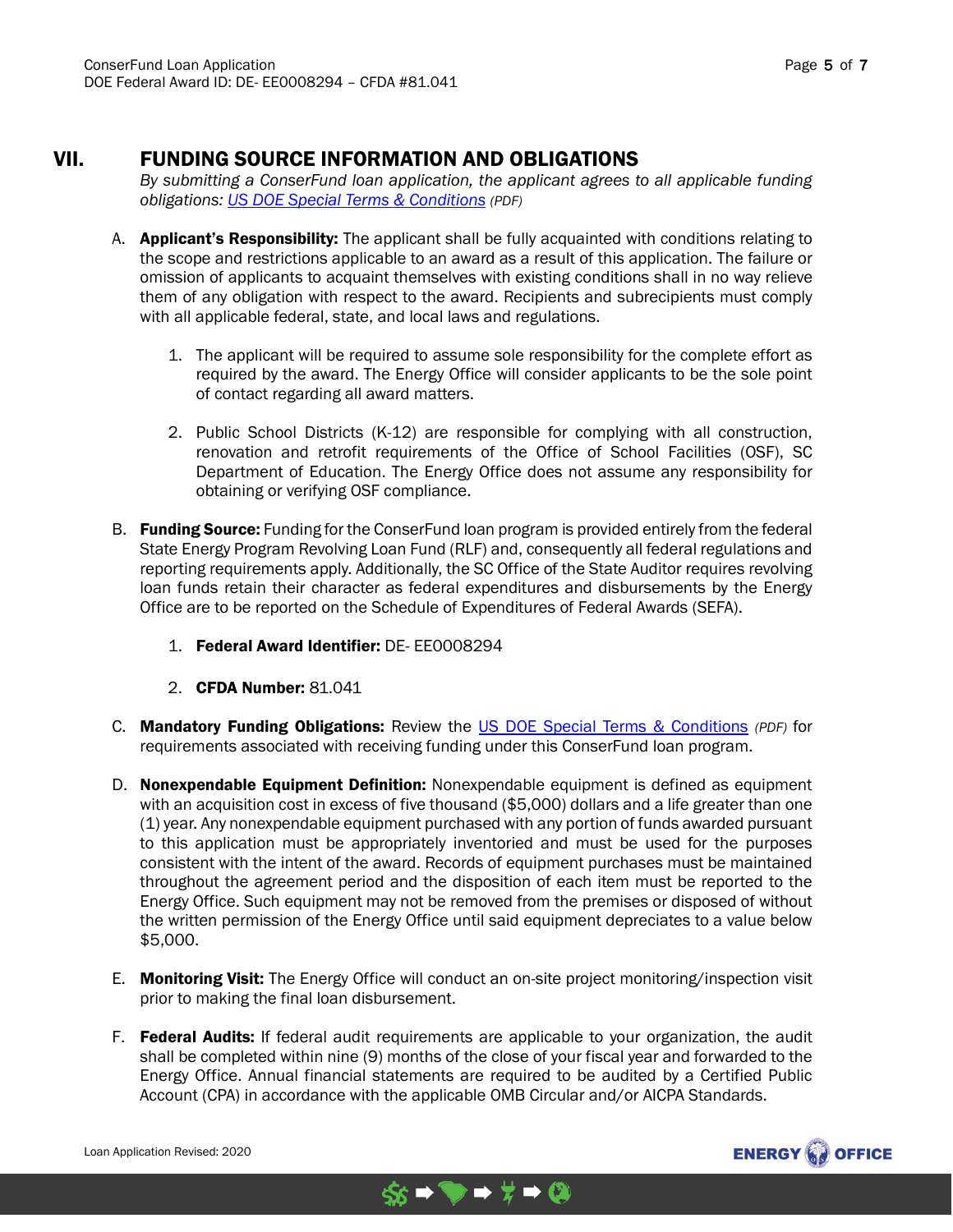# VIII. ACCOMPANYING DOCUMENTS

*These documents must be submitted for your application to be considered complete.*

#### A.

|              | <b>ITEMS FOR REVIEW</b>                                                                                                                                                                                                                                                                                                                                                                                                    |  |
|--------------|----------------------------------------------------------------------------------------------------------------------------------------------------------------------------------------------------------------------------------------------------------------------------------------------------------------------------------------------------------------------------------------------------------------------------|--|
| $\mathbf{1}$ | The Technical Analyses and Technical Analysis Summary<br>Consult the technical analysis guidelines for specific<br>requirements.<br><b>Technical Analysis Guidelines for Building Retrofits (PDF)</b><br><b>Technical Analysis Guidelines for Fleet Conversions (PDF)</b><br>Contact the Energy Office for technical analysis guidance<br>regarding installation of renewable energy projects.<br>Include all calculations |  |
| 2.           | Audited Financial Statement(s) for the previous three (3)<br>consecutive years and year to-to-date financials for<br>evaluation<br>Statements must include total assets, liabilities, revenue, State<br>appropriations, etc.                                                                                                                                                                                               |  |

## B. Additionally:

|    | BEFORE YOU SUBMIT YOUR APPLICATION                                                                                                                                 |  |
|----|--------------------------------------------------------------------------------------------------------------------------------------------------------------------|--|
| 1. | Verify that the application is complete. Where a section does not<br>apply, mark N/A.                                                                              |  |
| 2. | If your organization is not subject to the State Treasurer's<br>"intercept" please be sure you have discussed appropriate loan<br>security with the Energy Office. |  |
| 3. | Ensure all relevant approvals (council, school board, etc.) have<br>been obtained prior to application submission to avoid delays.                                 |  |
| 4. | Ensure that all property identified in this application is owned by<br>the borrower.                                                                               |  |